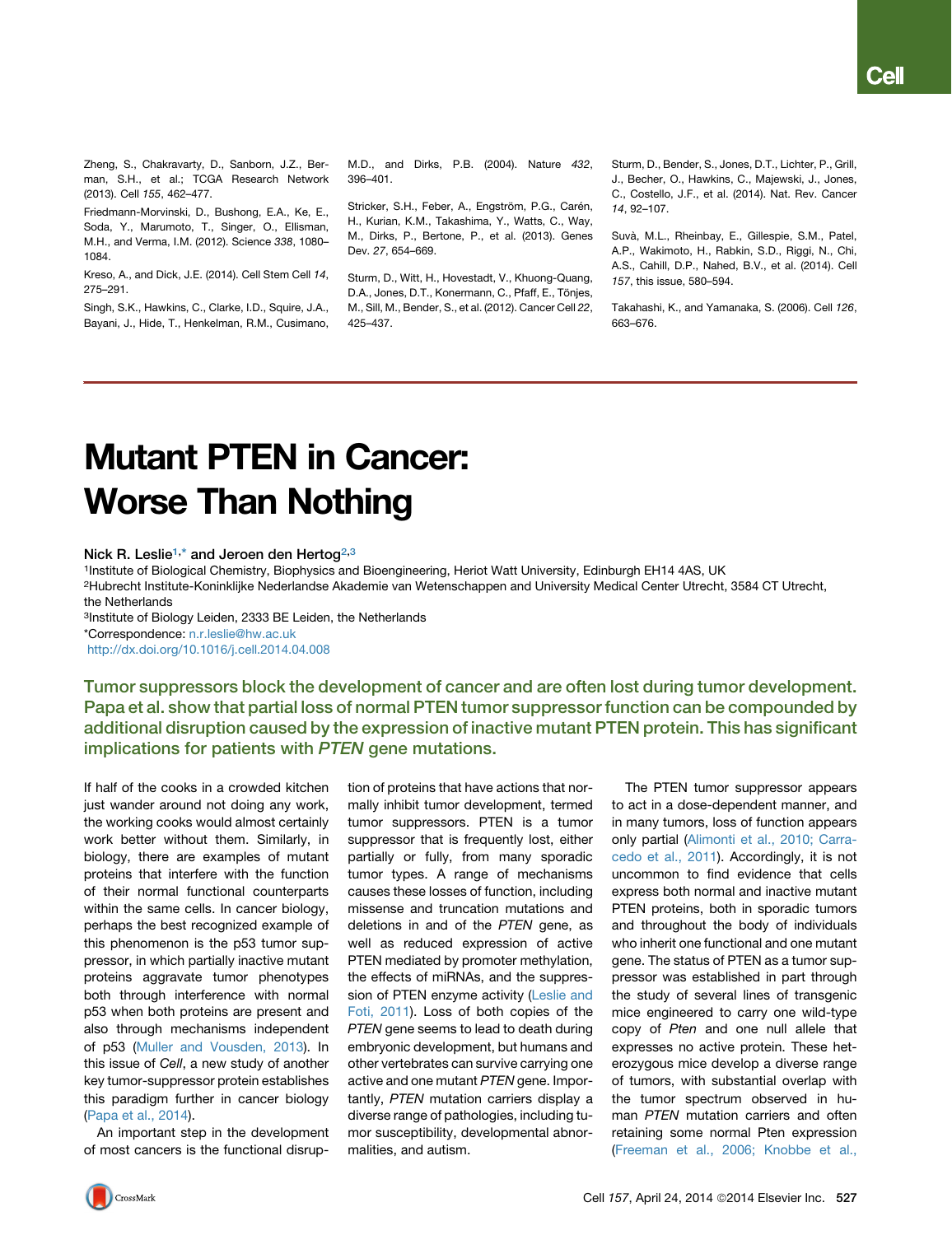

A model for the action of dimeric PTEN to metabolize PIP<sub>3</sub> at the plasma membrane and interference by inactive mutant (MUT) PTEN (red) forming weakly active mixed dimers with the wild-type enzyme. Several factors remain to be determined definitively, including the fraction of cellular monomeric and dimeric PTEN and their contributions to overall activity.

[2008](#page-2-0)). [Papa et al. \(2014\)](#page-2-0) compare tumor suppression in heterozygous mice carrying one normal *Pten* gene copy alongside either a null deletion allele (often written *Pten+/*) or a mutant allele encoding a mutant PTEN protein lacking lipid phosphatase activity. Two different mutant PTEN enzymes that have been previously identified in tumors are studied in this way: PTEN C124S, which lacks all catalytic activity due to replacement of the active site cysteine nucleophile, and PTEN G129E, which lacks lipid phosphatase activity while retaining activity against model protein substrates. Heterozygous mice expressing either of these stable mutant proteins (often written *Pten+/C124S* and *Pten+/G129E*) develop similar but more severe tumor phenotypes than mice simply lacking one functional gene copy, which is consistent with previous observations of *Pten+/G129E* mice ([Wang et al., 2010](#page-2-0)). Phenotypes included the development in around a third of *Pten+/C214S* and *Pten+/G129E* mice of large invasive mammary adenocarcinoma and also a similar frequency of cerebellar hypertrophy. This latter phenotype was not observed in *Pten<sup>+/-</sup>* heterozygous mice but is reminiscent of the human condition Lhermitte-Duclos disease, known to be associated with *PTEN* mutations. This analysis provides strong support for the hypothesis that the diversity of phenotypes observed in human *PTEN*

mutation carriers may be related to whether or not they express a stable inactive mutant protein.

Studies to determine the mechanisms by which mutant proteins affect tumor phenotype first confirmed that heterozygous knockin mice expressed levels of Pten protein similar to normal mice carrying two functional copies of *Pten* rather than the reduced level caused by having one null copy. Functionally, PTEN has lipid phosphatase activity that suppresses the class I PI 3-kinase/AKT signaling network by dephosphorylating phosphatidylinositol  $3,4,5$ -trisphosphate (PIP<sub>3</sub>). Analysis of the activation of the protein kinase Akt confirms that loss of one normal *Pten* gene copy causes a modest increase in Akt phosphorylation relative to normal cells. Importantly, a further modest increase in phosphorylation is observed both in tissues and primary cells derived from the heterozygous knockin mice carrying one active and one inactive *Pten* copy. This implies that the mutant Pten proteins are able to interfere with the ability of the normal enzyme to metabolize its  $PIP<sub>3</sub>$  lipid substrate and is also consistent with a significant role for the Akt kinases in promoting the observed tumorigenesis. The authors confirm their model by an elegant analysis of the two *PTEN* missense mutations most frequently identified in tumors, R130G and R130Q. Both mutant proteins are stable and act in a similar dominant-negative fashion as C124S and G129E. The high frequency of these mutations allows a valid analysis of the phosphorylation of AKT in publicly available data from 19 tumors harboring these mutations and in which a strong elevation is observed relative to tumors simply lacking one *PTEN* allele.

To address the question of how the inactive PTEN mutants interfere with the action of the coexpressed normal PTEN enzyme, the authors made the important observation that a population of the PTEN protein in cultured cells is present as a dimer. They then follow up the possibility that active PTEN protein function may be blocked by heterodimerization with inactive mutant protein. Although the binding of the phosphorylated C-terminal tail of PTEN to its phosphatase and C2 domains has been well established, this has generally been seen to be an intramolecular autoinhibitory interaction [\(Odriozola et al., 2007; Rahdar](#page-2-0) [et al., 2009\)](#page-2-0). In contrast, the observations of [Papa et al. \(2014\)](#page-2-0) seem to favor the dimerization of unphosphorylated PTEN in a catalytically active complex (Figure 1). To confidently determine the fractions of cellular PTEN in monomeric and dimeric forms in different tissues, as well as the precise form and potential regulation of dimeric PTEN by phosphorylation and other posttranslational modifications such as ubiquitination, oxidation and